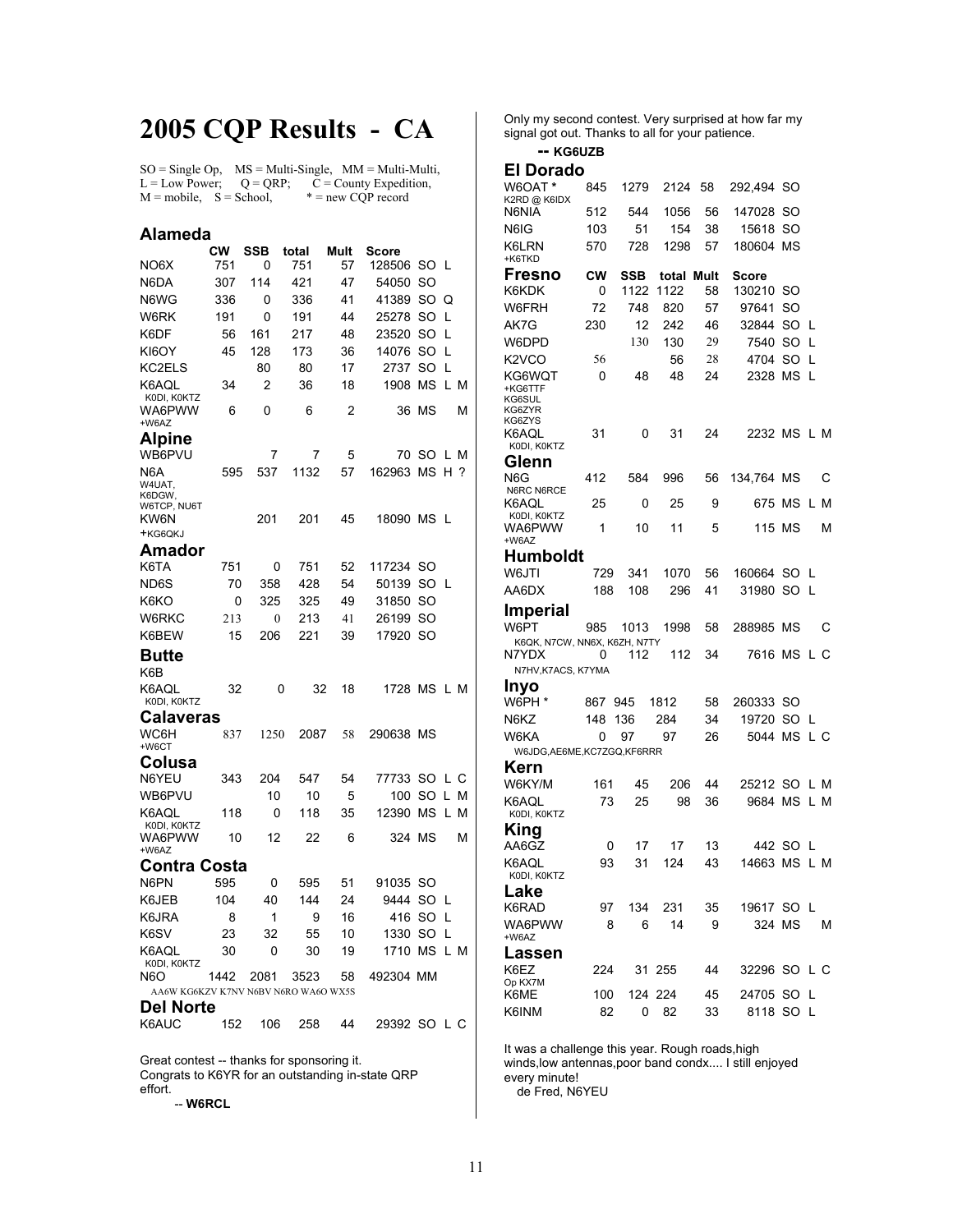This was a mobile demonstration setup for boys on a campout. I couldn't get any of the boys up to the mic this time :( Maybe next time.

-- NS6RR/M

## **Los Angeles**

| Los Angeles                                       |     |            |         |          |              |           |          |     |
|---------------------------------------------------|-----|------------|---------|----------|--------------|-----------|----------|-----|
| K6LA                                              | 964 | 1272       | 2236    | 58       | 314,766      | SO        |          |     |
| W6UE N6AN                                         | 789 | 835        | 1624    | 57       | 226632       | SO        |          |     |
| KM6Z                                              | 652 | 170        | 822     | 51       | 117223       | SO        | L        |     |
| W6AFA                                             | 0   | 961        | 961     | 56       | 107632       | SO        | L        |     |
| (PAPER log)<br>KN6Y                               | 260 | 64         | 324 47  |          | 42676        | SO        | L        |     |
| W6IST                                             | 9   | 375        | 384     | 49       | 38195        | SO        |          |     |
| NK6A                                              | 171 | 29         | 200     | 40       | 22840        | SO        | Q        |     |
| W6RCL                                             | 172 | 0          | 172     | 43       | 22188        | SO        | Q        |     |
| K6ZCL                                             | 82  | 80         | 162     | 28       | 11410        | SO        | L        |     |
| NZ6L                                              | 3   |            | 93 96   | 35       | 6860         | SO        | L        |     |
| WA6BOB                                            | 67  | 0          | 67      | 19       | 3847         | SO        | L        |     |
| N3LQ                                              | 49  | 0          | 49      | 14       | 2079         | SO        | L        |     |
| N6VCW                                             | 4   |            |         |          |              | SO        | L        |     |
| K6RIX                                             |     | 36         | 40      | 24<br>15 | 2040<br>1050 | SO        | L        |     |
|                                                   | 0   | 35         | 35      |          |              |           |          |     |
| K6MQ N6OPR                                        | 0   | 1          | 1       | 1        | 2            | SO<br>MS  | L        |     |
| K6MJB<br>+K7DLX,W6AQC                             | 0   | 334        | 334     | 46       | 30728        |           | L        |     |
| K6AQL                                             | 36  | 3          | 39      | -26      | 2964 MS      |           |          | L M |
| KODI, KOKTZ                                       |     |            |         |          |              |           |          |     |
| Madera                                            |     |            |         |          |              |           |          |     |
| KE6RAD                                            | 0   | 577        | 577     | 55       | 63525        | SO        |          |     |
| KF6CNV                                            | 124 | 88         | 212     | 43       | 23564        | SO        | L        |     |
| K6AQL<br>KODI, KOKTZ                              | 47  | 0          | 47      | 19       | 2679         | MS        |          | L M |
| Marin                                             | СW  | <b>SSB</b> | total   | Mult     | Score        |           |          |     |
| K6RIM                                             | 865 | 673        | 1538    | 57       | 224722       | SO        |          |     |
| K6CTA                                             | 72  | 36         | 108     | 35       | 10132        | SO        | <b>L</b> |     |
| N6VAW                                             | 0   | 54         | 54      | 15       | 1620         | <b>SO</b> | L        |     |
|                                                   |     |            |         |          |              |           |          |     |
| Mariposa<br>KE6GTR                                | 0   | 55         | 55      | 23       | 2530         | SO        | -L       |     |
|                                                   |     |            |         |          |              |           |          |     |
| Mendocino                                         |     |            |         |          |              |           |          |     |
| K6IF                                              | 656 | 1132       | 1788 58 |          | 245456 SO    |           |          |     |
| WA6PWW<br>+W6AZ                                   | 5   | 0          |         | 53       | 45           | MS        |          | М   |
| Merced                                            |     |            |         |          |              |           |          |     |
| K6AQL                                             | 43  | 0          |         | 43 22    | 2838 MS      |           | L M      |     |
| KODI, KOKTZ                                       |     |            |         |          |              |           |          |     |
| Modoc                                             |     |            |         |          |              |           |          |     |
| NT6K                                              | 680 | 502        | 1182    | 58       | 176552 SO    |           |          |     |
| KS6U                                              | 781 | 680        | 1461    | 58       | 214861       | ΜМ        |          | С   |
| K2DI, K4XU, KI6Y, KS6U, W7MT, K7YLO, W7YOW, K7IMO |     |            |         |          |              |           |          |     |
| Mono                                              |     |            |         |          |              |           |          |     |
| W6ML * w6KC                                       | 640 | 446        | 1086 57 |          | 160341 SO    |           |          | С   |
| W6M                                               | 0   | 290        | 290 51  |          | 29580 MS L   |           |          |     |
| W7FD                                              |     |            |         |          |              |           |          |     |
| Monterey<br>N6IJ K3KOA                            |     |            |         |          | 6623 SO L    |           |          |     |
|                                                   | 13  | 70         |         | 83 37    | 504 SO       |           |          |     |
| WQ6I N6AA                                         | 0   | 21         | 21      | 12       |              |           |          |     |
| K6AQL<br>KODI, KOKTZ                              | 101 | 19         | 120 35  |          | 11935 MS L M |           |          |     |
| <b>Napa</b>                                       |     |            |         |          |              |           |          |     |
| KE6ZSN                                            | 280 | 686        | 966 55  |          | 121798 SO    |           |          |     |
| W6OSP                                             | 395 | 53         | 448 50  |          | 64625        | SO H      |          |     |
| WA6PWW<br>+W6AZ                                   | 10  | 2          | 12      | 6        | 204 MS       |           |          | Μ   |
|                                                   |     |            |         |          |              |           |          |     |

| Nevada                                                |     |              |               |      |               |            |        |     |
|-------------------------------------------------------|-----|--------------|---------------|------|---------------|------------|--------|-----|
| W6FA                                                  | 719 | 434          | 1153          | 58   | 175508        | SO.        |        |     |
| K6BZS                                                 | 642 | 0            | 642           | 53   | 102078        | SO.        | L      |     |
| WB6JJJ                                                | 0   | 513          | 513           | 56   | 57512 SO      |            | н      |     |
| Orange                                                |     |              |               |      |               |            |        |     |
| AA6PW                                                 | 870 | 568          | 1438          | 56   | 209608        | SO.        | L      |     |
| N6MU                                                  | 392 | 53           | 445           | 53   | 67946         | <b>SO</b>  | L      |     |
| N6ER                                                  | 146 | 49           | 195           | 41   | 22037         | SO         | н      |     |
| KG6TGI                                                | 0   | 44           | 44            | 24   | 2136          | SO         | Q      |     |
| WA6NOL                                                | 0   | 3            | 3             | 2    | 12            | SO         | L      |     |
| K6CCB                                                 | 0   | 1            | 1             | 1    | 2             | SO         | L      |     |
| K7LA                                                  | 0   | 1            | 1             | 1    | 2             | <b>SO</b>  | L      |     |
| W6QE                                                  | 1   | 0            | 1             | 1    | 3             | <b>SO</b>  | Q      |     |
| <b>Placer</b>                                         |     |              |               |      |               |            |        |     |
| KF6T                                                  | 866 | 902          | 1768          | 58   | 255142        | SO         |        |     |
| W6RFF                                                 | 328 | 0            | 328           | 48   | 47304         | SO.        | L      |     |
| W6SZN                                                 | 297 | 0            | 297           | 45   | 40162         | SO         |        |     |
| WX6V                                                  | 215 | $\theta$     | 215           | 44   | 28380         | SO         | L      |     |
| <b>Plumas</b>                                         | CW  | SSB          | total         | Mult | Score         |            |        |     |
| AE6AY                                                 | 11  | 102          | 113           | 36   | 8586 SO       |            | L      |     |
| W6OWH                                                 | 0   | 27           | 27            | 13   | 702 SO        |            | L      |     |
|                                                       |     |              |               |      |               |            |        |     |
| Riverside<br>W6FZA                                    |     |              |               |      |               |            |        |     |
| W6TKV                                                 | 356 | 0            | 356<br>129 38 | -48  | 51264<br>9804 | -SO<br>SO. | L<br>L |     |
|                                                       | 0   | 129          |               |      |               |            |        |     |
| Sacramento                                            |     |              |               |      |               |            |        |     |
| N6RK                                                  | 85  | 56           | 141           | 29   | 10672 SO H    |            |        |     |
|                                                       |     |              |               |      |               |            |        |     |
| K6AQL                                                 | 55  | $\mathbf{0}$ | 55            | 26   | 4290          | МS         | L M    |     |
| KODI, KOKTZ                                           |     |              |               |      |               |            |        |     |
|                                                       |     |              |               |      |               |            |        |     |
| San Benito                                            |     |              |               |      |               |            |        |     |
| K6VVA*                                                | 768 | 553          | 1321          | 56   | 190960        | -SO        |        |     |
| K6AQL<br>KODI, KOKTZ                                  | 76  | 0            | 76            | 26   | 5928          | МS         |        | L M |
| San Bernardino                                        |     |              |               |      |               |            |        |     |
| AD6WL                                                 | 465 | 744          | 1209          | 57   | 164473        | SO         |        |     |
| K6EY                                                  | 529 | 423          | 952           | 57   | 138766        | SO         | L      |     |
| KD6KHJ                                                | 0   | 196          | 196           | 46   | 19032         | <b>SO</b>  | L      |     |
| NY6Z                                                  | 102 | 0            | 102           | 58   | 11832         | SO         | L      |     |
| K6VO                                                  | 698 | 1273         | 1971          | 58   | 269265        | ΜS         |        |     |
| K6NR NJ6N K6RBS AD6OI AD6OH K6VO                      |     |              |               |      |               |            |        |     |
| W6BBL                                                 | 0   | 612          | 612 57        |      | 69825 MS      |            |        |     |
| +K6RFA                                                |     |              |               |      |               |            |        |     |
| Amp was in the hospital, and HOW I missed it!         |     |              |               |      |               |            |        |     |
| -- WA6ST                                              |     |              |               |      |               |            |        |     |
|                                                       |     |              |               |      |               |            |        |     |
| My first CQP as a K6. What a blast!                   |     |              |               |      |               |            |        |     |
| Perhaps next year this one won't take me by           |     |              |               |      |               |            |        |     |
|                                                       |     |              |               |      |               |            |        |     |
| surprise and I'll have my numbers up,                 |     |              |               |      |               |            |        |     |
| perhaps even portable in a rarer county.<br>-- K6JEB  |     |              |               |      |               |            |        |     |
|                                                       |     |              |               |      |               |            |        |     |
| I love this contest. I just wish more operators would |     |              |               |      |               |            |        |     |

has a two in it! -- KC2ELS

My first contest and I learned a LOT!!! -- K6RIX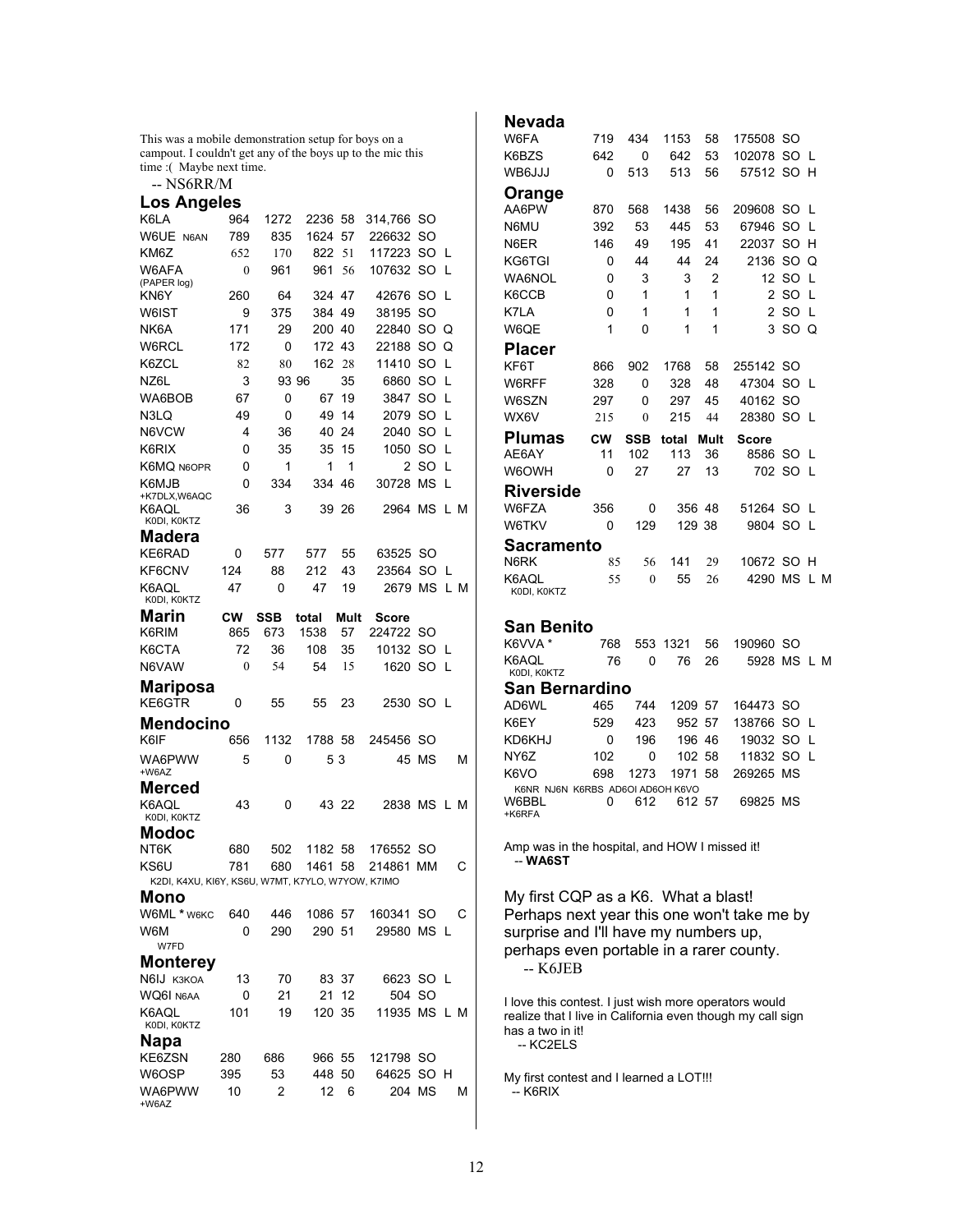| Santa             |
|-------------------|
|                   |
| AE6Y              |
| W6NL              |
| K6GT              |
| K6III             |
| N6TV              |
| W6AMN             |
| OD ND2T<br>K6MM   |
| N6XI              |
| KO6LU             |
| N3ZZ/6            |
| K6EU              |
| W6PRI             |
| K6ZBW             |
| K6GFJ             |
| K6WV              |
| AE6CW             |
| W6SC              |
| W6YX              |
| K6UFO             |
| K6AQL             |
| KODI, KO          |
| WA6PW<br>+W6AZ    |
| Santa             |
|                   |
| K6XX              |
| K6RB              |
| K6YT w            |
| W6ZZZ             |
| N <sub>5</sub> KO |
| Shas              |
| K6MR              |
| KK6MM             |
| N6RZR             |
| Sierra            |
| W6A K6I           |
| N6S               |
| K6ST KF6<br>KI6IV |
| Siskiy            |
| KJ6RA             |
| WA6ST             |
| Solar             |
| N6AJR             |
| K6AQL             |
| KODI, KO          |
| Sono              |
| W6XU              |
| N6AD              |
| N6AHA             |
| WW6D              |
| K6TAJ             |
| KD6OT             |
| KD6KW             |
| N7PIB             |
|                   |

-- AE6Y

Overall it was a lot of fun with plenty of activity and participants. One of my favorite contests.

-- AD6WL

| Santa Clara                     |                  |              |               |      |             |      |    |   |  |
|---------------------------------|------------------|--------------|---------------|------|-------------|------|----|---|--|
|                                 | <b>CW</b>        | SSB          | total         | Mult | Score       |      |    |   |  |
| AE6Y                            | 965              | 1064         | 2029          | 57   | 286396      | SO   |    |   |  |
| W6NL                            | 491              | 606          | 1097          | 57   | 153130      | SO   |    |   |  |
| K6GT                            | 329              | 542          | 871           | 55   | 114042      | SΟ   |    |   |  |
| K6III                           | 322              | 379          | 701           | 56   | 96628       | SO   |    |   |  |
| N6TV                            | 507              | 0            | 507           | 55   | 83655       | SO   |    |   |  |
| W6AMM                           | 310              | 238          | 248           | 52   | 73112       | SO   |    |   |  |
| OD ND2T                         |                  |              |               |      |             |      |    |   |  |
| K6MM                            | 248              | 206          | 454           | 52   | 60112       | SO   | L  |   |  |
| N6XI                            | 407              | $\mathbf{0}$ | 407           | 49   | 59829       | SO   |    |   |  |
| KO6LU                           | 108              | 346          | 454           | 51   | 51867       | SO   |    |   |  |
| N3ZZ/6                          | 356              | 0            | 356           | 42   | 44856       | SO   | L  |   |  |
| K6EU                            | 65               | 159          | 224           | 33   | 16929       | SO   | L  |   |  |
| W6PRI                           | 112              | 16           | 128           | 32   | 11776       | SO   | L  |   |  |
| K6ZBW                           | 0                | 134          | 134           | 39   | 10452       | SO   |    |   |  |
| K6GFJ                           | 52               | 61           | 113           | 28   | 7826        | SO   | L  |   |  |
| K6WV                            | 0                | 105          | 105           | 31   | 6510        | SO   | L  |   |  |
| AE6CW                           | 0                | 73           | 73            | 30   | 4380        | SO   | L  |   |  |
| W6SC                            | 73               | 30           | 103           | 12   | 3348        | SO   | L  |   |  |
| W6YX                            | 1017             | 964          | 1981          | 58   | 288869      | MS   |    | S |  |
| K6UFO N7MH N6DE W6RK W6RQ W6KNS |                  |              |               |      |             |      |    |   |  |
| K6AQL                           | 44               | 2            | 46            | 23   | 3128        | МS   | LМ |   |  |
| KODI, KOKTZ<br>WA6PWW           | 0                | 12           | 12            | 9    | 216 MS      |      |    | М |  |
| +W6AZ                           |                  |              |               |      |             |      |    |   |  |
| Santa Cruz                      |                  |              |               |      |             |      |    |   |  |
|                                 | <b>CW</b>        | <b>SSB</b>   | total<br>Mult |      | Score       |      |    |   |  |
| K6XX                            | 990              | 1155         | 2145          | 58   | 306327      | SO   |    |   |  |
| K6RB                            | 1019             | 365          | 1384          | 58   | 219646      | SO   |    |   |  |
| K6YT WOYK                       | 564              | 134          | 699           | 55   | 107937      | SO   |    |   |  |
| W6ZZZ                           | 100              | 97           | 197           | 23   | 11396       | SO   |    |   |  |
| N5KO                            | 34               | $\mathbf{0}$ | 34            | 11   | 1122        | SO   | L  |   |  |
| Shasta                          |                  |              |               |      |             |      |    |   |  |
| K6MR                            | 778              | 780          | 1558          | 58   | 225852      | SO   |    |   |  |
| KK6MM                           | 0                | 141          | 141           | 32   | 9056        | SΟ   | L  |   |  |
| N6RZR                           | 0                | 48           | 48            | 20   | 1940        | SO   | L  |   |  |
|                                 |                  |              |               |      |             |      |    |   |  |
| Sierra                          |                  |              |               |      |             |      |    |   |  |
| W6A к6нға                       | 34               | 77           | 111           | 43   | 11008       | SO.  | L  | С |  |
| N6S<br>K6ST KF6UHO              | 61               | 320          | 381           | 48   | 39576       | MS   |    | С |  |
| KI6IV                           |                  |              |               |      |             |      |    |   |  |
| Siskiyou                        |                  |              |               |      |             |      |    |   |  |
| KJ6RA                           | 87               | 536          | 623           | 52   | 69368 SO    |      |    |   |  |
| WA6ST                           | 0                | 107          | 107           | 36   | 7740        | SO L |    |   |  |
| Solano                          | Mult             | <b>CW</b>    | <b>SSB</b>    | QSOs | Score       |      |    |   |  |
| N6AJR                           | 1                | 313          | 314           | 47   | 29680 SO L  |      |    |   |  |
| K6AQL                           | 47               | 0            | 47            | 24   | 3384 MS L M |      |    |   |  |
| KODI, KOKTZ                     |                  |              |               |      |             |      |    |   |  |
| Sonoma                          |                  |              |               |      |             |      |    |   |  |
| W6XU                            | 632              | 868          | 1500          | 58   | 210366      | SO   |    |   |  |
| N6AD                            | 585              | 0            | 585           | 56   | 98280       | SO   |    |   |  |
| N6AHA                           | 0                | 742          | 742           | 58   | 86072       | SO   |    |   |  |
| WW6D                            | 283              | 106          | 389           | 55   | 58355       | SO L |    |   |  |
| K6TAJ                           | 0                | 286          | 286 49        |      | 28028       | SO   | L  |   |  |
| KD6OTC                          | 0                | 102          | 102           | 36   | 7344        | SO   | L  |   |  |
| KD6KWM                          | $\boldsymbol{0}$ | 87           | 87            | 25   | 4375        | SO   | L  |   |  |
| N7PIB                           | $\boldsymbol{0}$ | 86           | 86            | 24   | 4128        | SO   | L  |   |  |
| WA6IKQ                          | 10               | 50           | 60            | 24   | 3120        | SO   | L  |   |  |
| K6PUD                           | 98               | 86           | 184           | 47   | 22019       | ΜS   | H  |   |  |
| K6PUD, KQ5OB                    |                  |              |               |      |             |      |    |   |  |